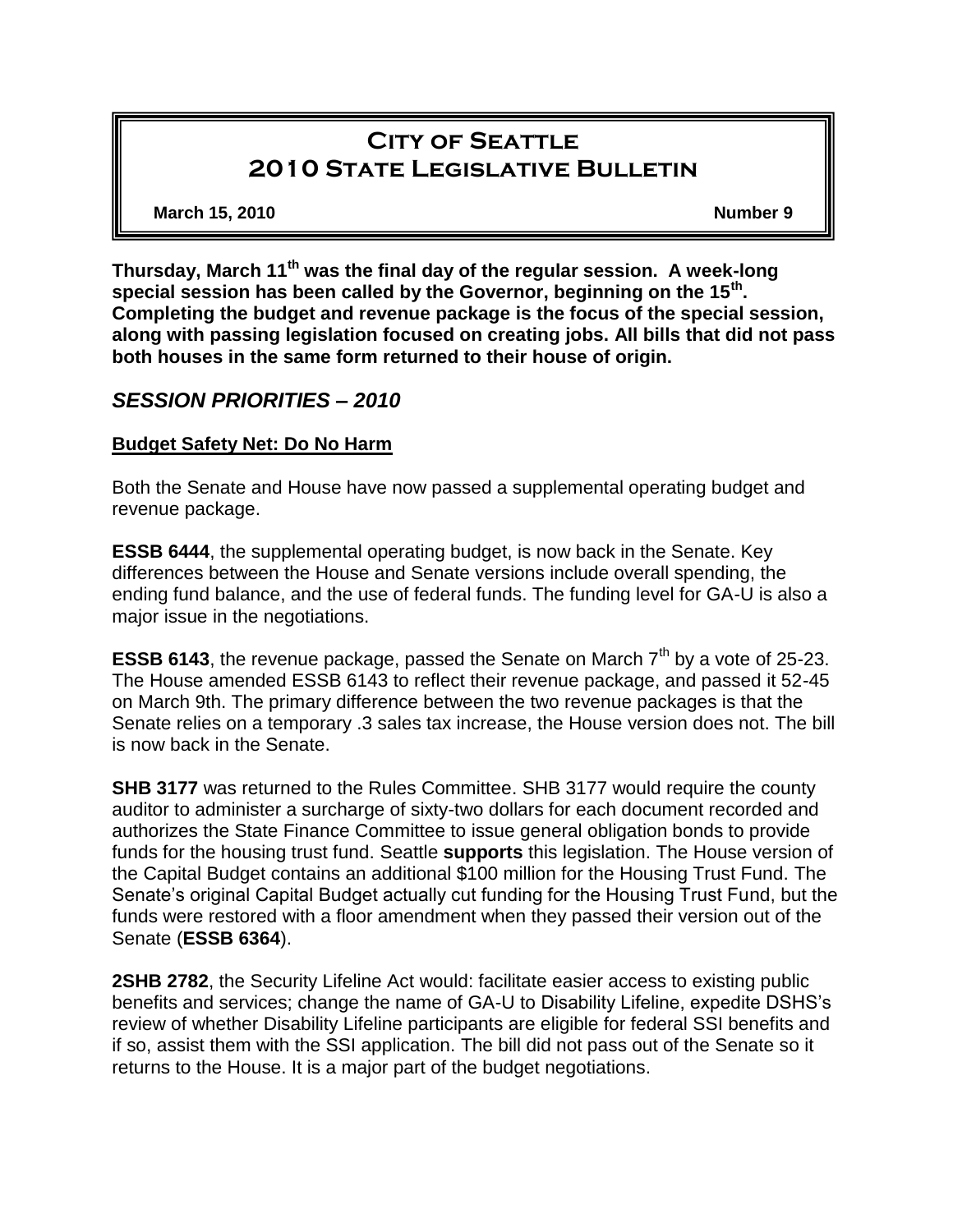# **Education**

**SHB 2893** modifies school levy provisions. The Senate passed the House version by 29-19 so the bill is on its way to the Governor's desk. The final version of the bill restores the school levy base and raises the levy lid by 4 percent for all school districts through 2017. This measure could provide up to \$21.2 million for Seattle Public School students. Without asking voters for a modification to the recently passed operational levy, \$7.3 million would be made available in 2011. An additional \$13.9 million would be available if voters approved. Seattle **supports** this legislation.

**2SHB 2731** passed the Legislature and is on its way to the Governor. The bill says that the Legislature intends to create an entitlement program for early learning, maintain the number of early learning slots in the 2011-13 biennia, and phases in funding over the next several biennia until the program is fully funded. **SSB 6759**, is a related early learning bill that creates a work group to examine the opportunities and barriers to developing a comprehensive plan for a voluntary program of early learning. The work group will examine the opportunities and barriers to adding early learning to basic education and to creating a program of early learning as a protected entitlement. SSB 6759 passed the Legislature and is now on its way to the Governor's desk.

**E2SSB 6696** is the education reform bill that would require action plans for persistently low-achieving schools and their districts to target funds and assistance to turn around the identified low-achieving schools, as well as other reforms. It passed the Legislature and is on its way to the Governor's desk.

# **Public Safety**

**EHB 1679**, the Jason McKissack Act, would reimburse medical expenses for certain disabled public safety personnel. It passed the Senate 46-0 and the House concurred in the Senate amendments 95-0. The bill now heads to the Governor's desk. Seattle **supports** this legislation.

#### **Revenue/Fiscal**

**ESHB 3179** passed the Legislature and is now on its way to the Governor's desk. This bill removes the non-supplant requirements, but it also contains additional provisions that would allow cities to impose a .1 public safety sales tax if the county fails to impose the full .3 by Dec  $31<sup>st</sup>$ . In addition, HB 3179 clarifies the recent brokered natural gas court case to allow the City to continue collecting the tax. Seattle **supports** this legislation.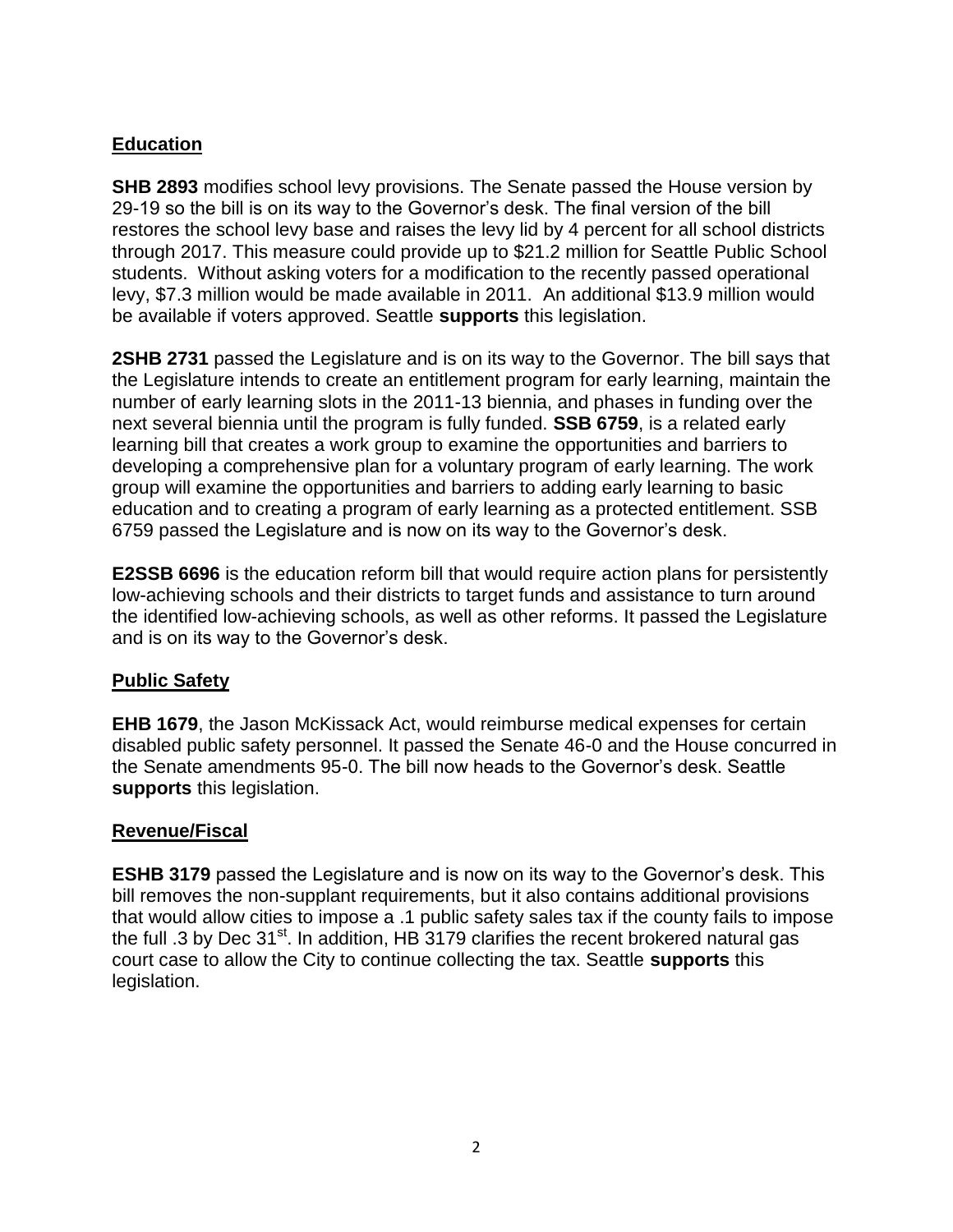# **Transportation**

**E2SHB 1591** passed the Senate 44-2 without amendment so the bill now heads to the Governor's desk. HB 1591 provides greater flexibility for Transportation Benefit Districts, primarily by allowing the sales tax to be collected up to 30 years thereby allowing it to be bonded against. Seattle **supports** this legislation.

**ESSB 6392** relates to the use of toll revenue in the SR 520 corridor. The final version of the bill allows bond proceeds from toll revenue to be used to begin construction including \$200 million for the Westside. It also creates several workgroups that will examine transit connections on the Westside, refinements to the design on the Westside, and high capacity transit planning and integrated funding. The bill passed the Legislature and now heads to the Governor's desk.

**Transportation budget proviso**: A budget proviso in section 221 of the supplemental transportation budget (**ESSB 6381**) ties public transportation grant funding administered by WSDOT to requirements that local governments provide private transportation providers use of high occupancy vehicle lanes, transit only lanes, and park and ride facilities. Seattle **opposed** this proviso and seeks a veto of this proviso.

#### **Water Stewardship**

**HB 3181** and **SB 6851** would provide state funding for local stormwater clean up, primarily through a competitive grant program. It would increase the Hazardous Substance Tax – the existing funding source for the state and local toxics accounts (MTCA). Although neither bill passed it respective chamber during the regular session, the proposal is on the list for consideration for the special session; it is both a generator of revenue and will lead to the creation of jobs when implemented. However, the outcome of a vote is still uncertain.

**HB 3181** currently includes a .4% increase of the tax, with the money going to stormwater – an amount that we and other proponents consider too low. However, a new version of the bill has been circulated by legislative proponents, which includes a .85 % increase (about \$100 million a year). This is the proposal we would expect to be voted on in the House. **SB 6851** was passed out of the Senate Ways and Means Committee with a .5% increase – 85% to a new stormwater account for local stormwater clean-up and 15% to the motor vehicle account for WSDOT stormwater projects. Seattle **supports** this legislation.

#### *ONGOING PRIORITIES*

#### **Race and Social Justice/Civil Rights**

**E2SHB 3026** relates to school district compliance with state and federal civil rights laws and was prime sponsored by Rep. Sharon Tomiko Santos. The House concurred with the Senate amendments and the bill now heads to the Governor. The bill represents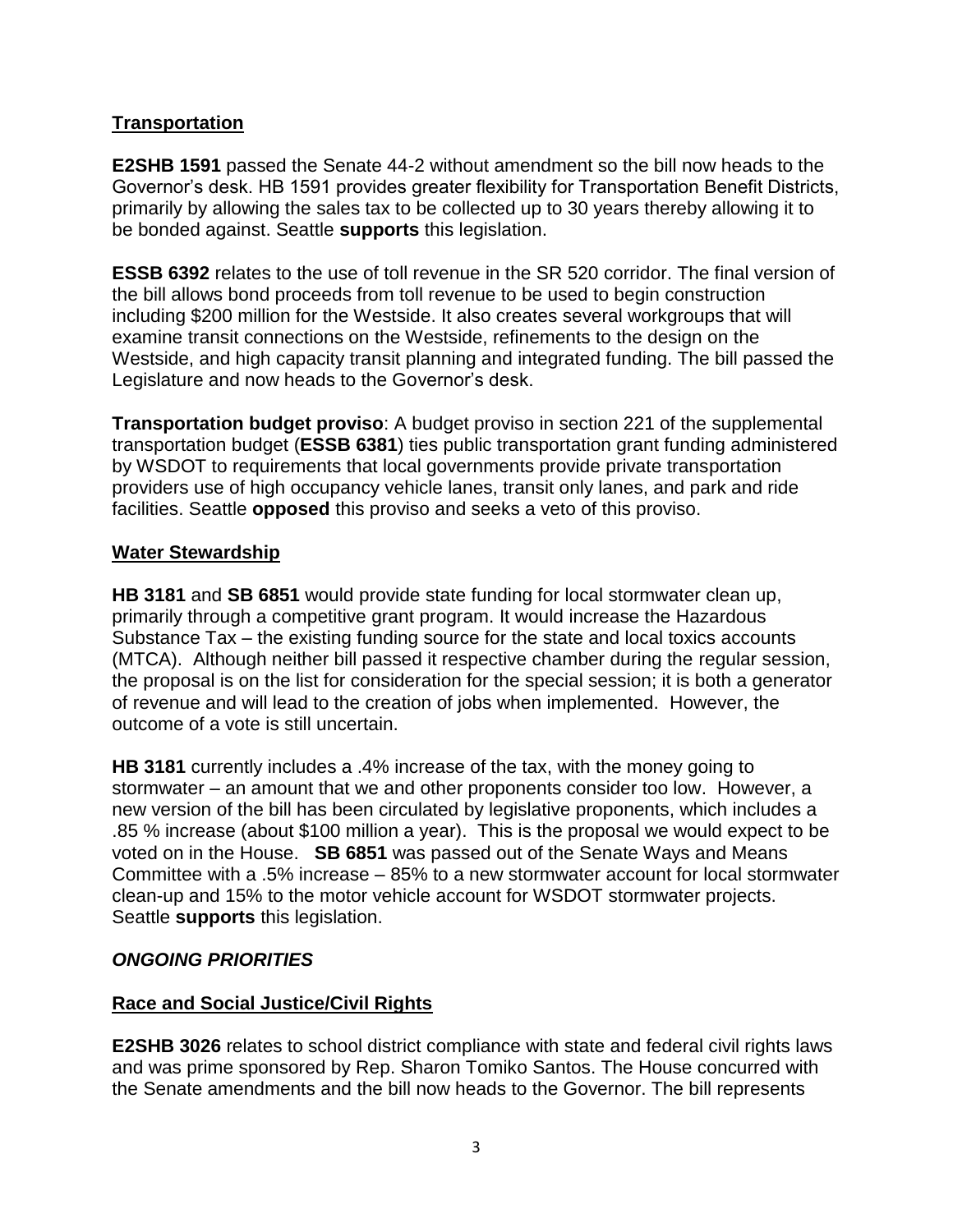one of the recommendations made by the Achievement Gap Oversight and Accountability Committee. It prohibits discrimination in Washington public schools on the basis of race, creed, religion, color, national origin, military status, sexual orientation including gender expression or identity, the presence of any sensory, mental, or physical disability, or the use of a trained guide dog or service animal by a person with a disability. It directs OSPI to develop rules and guidelines to eliminate such discrimination, and allows private court actions to be brought for violations of the law and rules that are developed. Seattle **supports** this legislation.

## **Economic Development**

**2ESHB 2912** failed to pass out of the Senate before policy bill cutoff, so has returned to the House. As it passed the House originally, it would have extended certain stadium taxes and dedicated the revenue to arts, affordable housing, tourism promotion, youth athletic facilities, regional centers, performing arts centers, and health and human services provided by nonprofit agencies.

#### **Utilities**

**ESB 6261** is a bill addressing utility services collections against rental property. It will require some changes in our billing practices and notice of shutoff in situations where a tenant has paid rent (with an understanding that the landlord will pay the water/power bills) but where a landlord has failed to pay the bill. The changes protect our lien authority. The Senate concurred with the House amendments and the bill was sent to the Governor.

# **Energy**

**ESHB 2925** affects Seattle City Light's impact fee agreement with Pend Oreille County regarding City Light's hydroelectric generation facility. The House concurred with the Senate's amendments and the bill now heads to the Governor. Seattle **supports** this legislation as a reasonable compromise with Pend Oreille County.

#### **Growth Management, Land Use and Annexation**

**HB 3067** did not pass. It would have allowed developers to defer payment of impact fees until purchase of a property, rather than at the time of application. It was amended to alleviate escrow companies of liability if the fees aren't paid. This bill would have affected only Snohomish and King County and their cities. Seattle **opposed** this legislation.

#### **Hazardous and Solid Waste**

**ESSB 5543** would establish a product stewardship recycling act for mercury-containing lights and ban the sale of bulk mercury. The Senate concurred with the House amendments and the bill was sent to the Governor. Seattle **supports** this legislation.